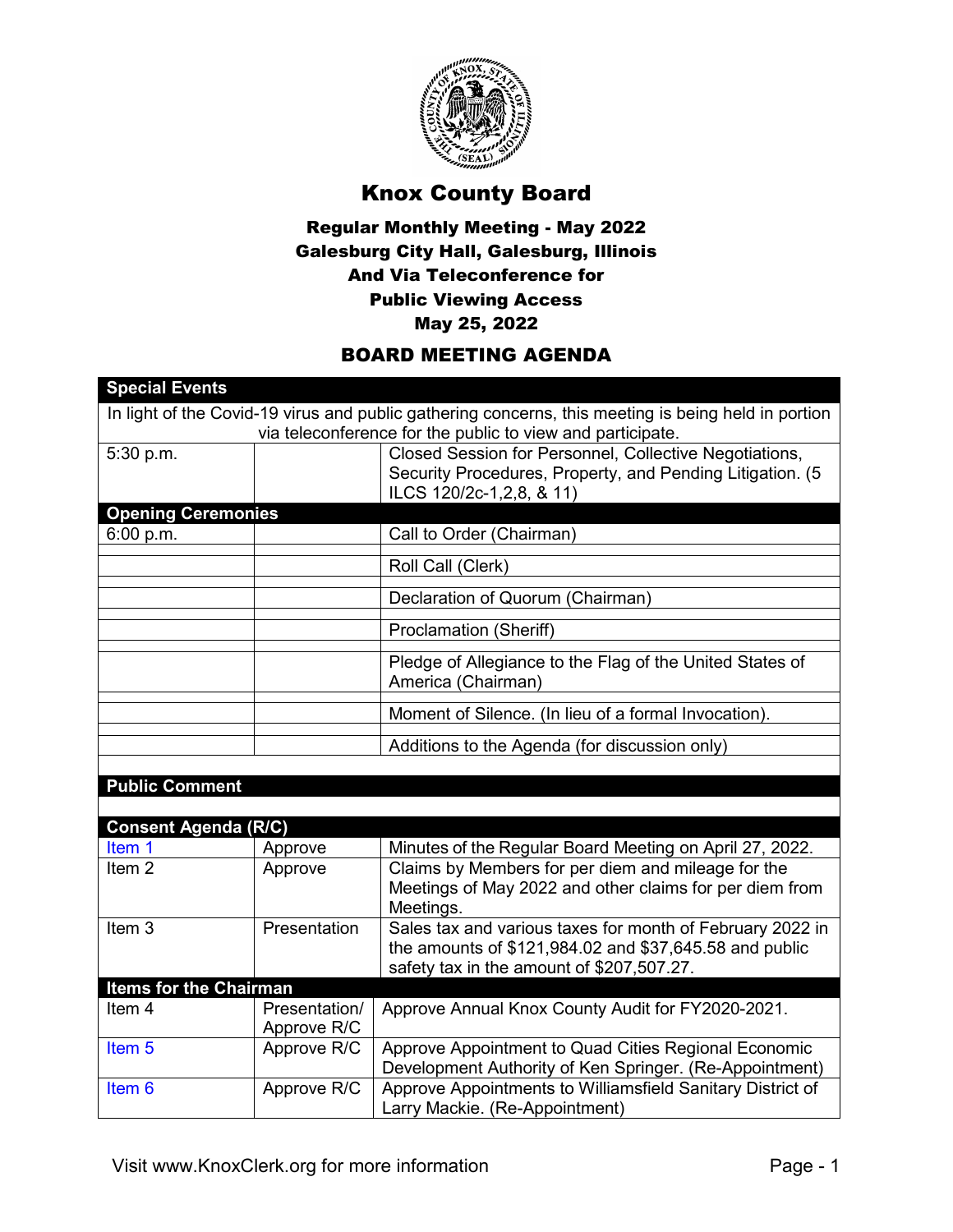| Item <sub>7</sub>                                                                                                                                                                                                                           | Approve R/C                | Approve Appointment to Victoria-Copley Fire Protection<br>District of Jerry Fox. (Re-Appointment)                                                   |  |  |  |
|---------------------------------------------------------------------------------------------------------------------------------------------------------------------------------------------------------------------------------------------|----------------------------|-----------------------------------------------------------------------------------------------------------------------------------------------------|--|--|--|
| Item 8                                                                                                                                                                                                                                      | Approve R/C                | Approve Revisions to Investment Grade Audit Agreement<br>with MSI, Inc.                                                                             |  |  |  |
|                                                                                                                                                                                                                                             |                            |                                                                                                                                                     |  |  |  |
| <b>Clerk/Recorder</b>                                                                                                                                                                                                                       |                            | Report - Committee on Finance, Insurance, Treasurer, Judicial, Veterans and                                                                         |  |  |  |
| Item <sub>9</sub>                                                                                                                                                                                                                           | Presentation               | Monthly Report from Committee.                                                                                                                      |  |  |  |
| Item 10                                                                                                                                                                                                                                     | Approve R/C                | Approve Payment of Invoices to MSI from the Building<br>Fund (Not to Exceed \$115,011.06).                                                          |  |  |  |
| Item 11                                                                                                                                                                                                                                     | Approve R/C                | Approve Resolution on Salary Continuation for Fallen<br>Officer.                                                                                    |  |  |  |
| Item 12                                                                                                                                                                                                                                     | Approve R/C                | Approve Resolution Establishing the Salary for the Knox<br><b>County Sheriff.</b>                                                                   |  |  |  |
| Item 13                                                                                                                                                                                                                                     | Approve R/C                | Approve Resolution Establishing the Salaries for Other<br>Offices Elected in November 2022.                                                         |  |  |  |
|                                                                                                                                                                                                                                             |                            |                                                                                                                                                     |  |  |  |
|                                                                                                                                                                                                                                             |                            | Report - Committee on Sheriff, Jail, Mary Davis Home, Animal Control, and Building.                                                                 |  |  |  |
| Item 14                                                                                                                                                                                                                                     | Presentation               | Monthly Report from Committee.                                                                                                                      |  |  |  |
| Item 15<br>Item 16                                                                                                                                                                                                                          | Approve R/C<br>Approve R/C | Approve Bid for Flushometers.<br>Approve Bid and Bring Back for Garage Door Repair.                                                                 |  |  |  |
|                                                                                                                                                                                                                                             |                            |                                                                                                                                                     |  |  |  |
|                                                                                                                                                                                                                                             |                            | Report - Committee on Assessor, Zoning, GIS, Highway, IT, and Landfill                                                                              |  |  |  |
| Item 17                                                                                                                                                                                                                                     | Presentation               | Monthly Report from Committee.                                                                                                                      |  |  |  |
| Item 18                                                                                                                                                                                                                                     | Approve R/C                | Approve Bid for Purchase and Application of Lignin<br>Sulfonate (Tree Sap) for Approximately 1.5 miles of<br>Oversized Dirt/Gravel Road) (Landfill) |  |  |  |
| Item 19                                                                                                                                                                                                                                     | Approve R/C                | Approve Purchase of 1999 Navistar International Fuel<br>Truck. (Landfill)                                                                           |  |  |  |
|                                                                                                                                                                                                                                             |                            |                                                                                                                                                     |  |  |  |
| <b>Report - Committee on Nursing Home</b>                                                                                                                                                                                                   |                            |                                                                                                                                                     |  |  |  |
| Item 20                                                                                                                                                                                                                                     | Presentation               | Monthly Report from Committee.                                                                                                                      |  |  |  |
|                                                                                                                                                                                                                                             |                            |                                                                                                                                                     |  |  |  |
| <b>Reports - External Committees Assigned to Board Members</b>                                                                                                                                                                              |                            |                                                                                                                                                     |  |  |  |
| Reports from these Committees will be placed on file in the County Clerk's office.<br>No.<br>presentations will be provided during the meeting. If you have specific questions, please direct<br>them to the specific Board representative. |                            |                                                                                                                                                     |  |  |  |
| <b>Knox County Board of Health (Bondi)</b>                                                                                                                                                                                                  |                            |                                                                                                                                                     |  |  |  |
| <b>Galesburg Convention and Visitors Bureau (Krejci)</b>                                                                                                                                                                                    |                            |                                                                                                                                                     |  |  |  |
| 9-1-1 Committee (Hawkinson)                                                                                                                                                                                                                 |                            |                                                                                                                                                     |  |  |  |
| Knox County Area Partnership for Economic Development                                                                                                                                                                                       |                            |                                                                                                                                                     |  |  |  |
| Prairie Hills Resources Board (Krejci)                                                                                                                                                                                                      |                            |                                                                                                                                                     |  |  |  |
| United Council of Counties (Davidson)                                                                                                                                                                                                       |                            |                                                                                                                                                     |  |  |  |
| <b>Western Illinois Regional Council (Amor)</b>                                                                                                                                                                                             |                            |                                                                                                                                                     |  |  |  |
| Knox County Mental Health 708 Board (Rohweder)                                                                                                                                                                                              |                            |                                                                                                                                                     |  |  |  |
|                                                                                                                                                                                                                                             |                            | University of Illinois Extension Office (Link)                                                                                                      |  |  |  |
|                                                                                                                                                                                                                                             |                            |                                                                                                                                                     |  |  |  |
|                                                                                                                                                                                                                                             |                            |                                                                                                                                                     |  |  |  |
| <b>Claims Against the County - R/C</b>                                                                                                                                                                                                      |                            |                                                                                                                                                     |  |  |  |
| Item 21                                                                                                                                                                                                                                     | Approve R/C                | Approve Opening of Budget for Line Item Changes. (If<br>Necessary)                                                                                  |  |  |  |
| Item 22                                                                                                                                                                                                                                     | Presentation               | Presentation of the Proposed Budget Line Item Changes                                                                                               |  |  |  |